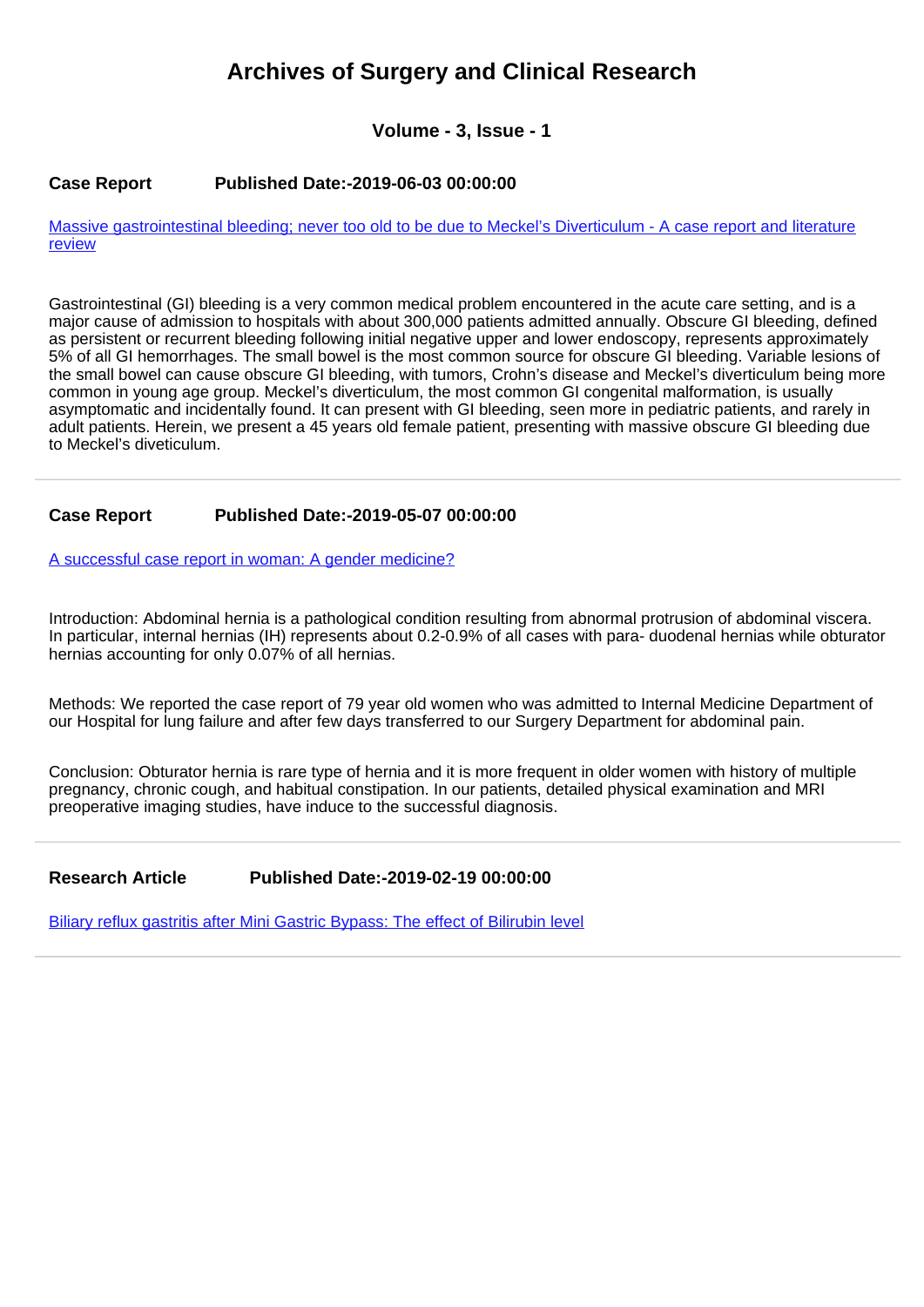Background: Minigastric bypass is gaining popularity worldwide as an effective bariatric surgery which has fewer complications than RYGB. There is raising concerns about biliary reflux and its effect on gastric mucosa. In this study we tried to find the link between the presence of bile in the stomach and the incidence of gastritis after MGB.

Methods: This prospective study was conducted in Ain Shams university hospitals from January 2017 to May 2018 including 40 patients. All patients underwent MGB with a 12-month follow-up, UGI endoscopy was performed 9 months after MGB for all patients, where multiple biopsies and gastric aspirate were obtained for bilirubin level

Results: Mean age at operation was 32 years (18–60) and preoperative BMI 44.31 kg/m2. The mean operative time was 95 ( $\pm$  18 min), Mean % EWL was 81.2% at 12 months. Complete resolution occurred of hypertension in 8 patients (80%) and of Diabetes type 2 in 11 patients (84.2%). Level of bilirubin in gastric aspirate was elevated in 8 patients (20%) all of them had different levels pouch gastritis confirmed by histopathological examination.

Conclusion: Biliary reflux reached about 20% after MGB, the severity of biliary gastritis is related to the elevation of bilirubin level in the gastric aspirates, this results need to be confirmed by further studies on the MGB.

# **Research Article Published Date:-2019-02-07 00:00:00**

[Risk definition in Laparoscopic versus Open Cholecystectomy](https://www.clinsurgeryjournal.com/articles/ascr-aid1027.pdf)

Nothing without risk. As cholecystectomy is one of the most common procedures, any minor risk will be a mass volume. This study was to define the magnitude of that risk. In the study were 1486 patients between Feb. 2009 and April. 2018. Open in 292 (19.6%), 1194 (80.4%) laparoscopically, 1086 [91%] completed so and 108 (9%) converted. There were 18 (1.2%) with bile duct injury. 1 (0.3%) in the open group and 17 (1.4%) in the laparoscopic group. 9 diagnosed during surgery, 4 with jaundice, 2 early and 2 late, 5 with leak. Statistically the operative injury is insignificance in the 2 groups (P<0.3). The jaundice was significantly high in the laparoscopic group of patients (P<0.045). Also the bile leak (P<0.028). The same for morbidity (P<0.01. The revers was for mortality (P<0.04).

Conclusion: The incidence of CBD injury in the literature is less than the actual rate. Laparoscopic interventions have a higher rate of injury and the proximal ducts are at higher risk.

# **Case Report Published Date:-2019-02-04 00:00:00**

[Squamous cell carcinoma developed on neglected, mistreated and delayed diagnosed chronic venous leg ulcer](https://www.clinsurgeryjournal.com/articles/ascr-aid1026.pdf)

Chronic venous leg ulcers (VLU), especially long-lasting non-healing ulcers, are among the risk factors for squamous cell carcinoma (SCC) with particularly aggressive behaviour. We present a case of a 71-year-old female patient with a relevant personal history of multiple SCC and basal cell carcinoma (BCC) excision and chronic venous insufficiency showing for about three years a ulcerated lesion located on the anteromedial distal third of the left leg non-responsive to specific treatment, which subsequently increased their size and merged. Biopsy sample was taken. Histopathology revealed a G2 SCC in all biopsy samples. After the staging, a left inguino-femoral lymphadenectomy and the excision were done. The treatment of bone exposure with a soleus muscle flap in the upper half of the defect and skin graft for all the defect and a specific oncologic treatment were proposed as possible curative solutions. Patients with chronic venous leg ulcers and clinically suspicious lesions should be evaluated for malignant transformation of the venous lesion. When diagnosed, malignancy complicating a chronic venous leg ulcer requires a resolute treatment as it may be fatal.

**Research Article Published Date:-2019-01-24 00:00:00**

[Trans Abdominal Pre-Peritoneal \(TAPP\) mesh for Inguinal Hernia Repair with External Fixation \[Abdelhamid](https://www.clinsurgeryjournal.com/articles/ascr-aid1025.pdf) [Technique\], Outcome Assessment](https://www.clinsurgeryjournal.com/articles/ascr-aid1025.pdf)